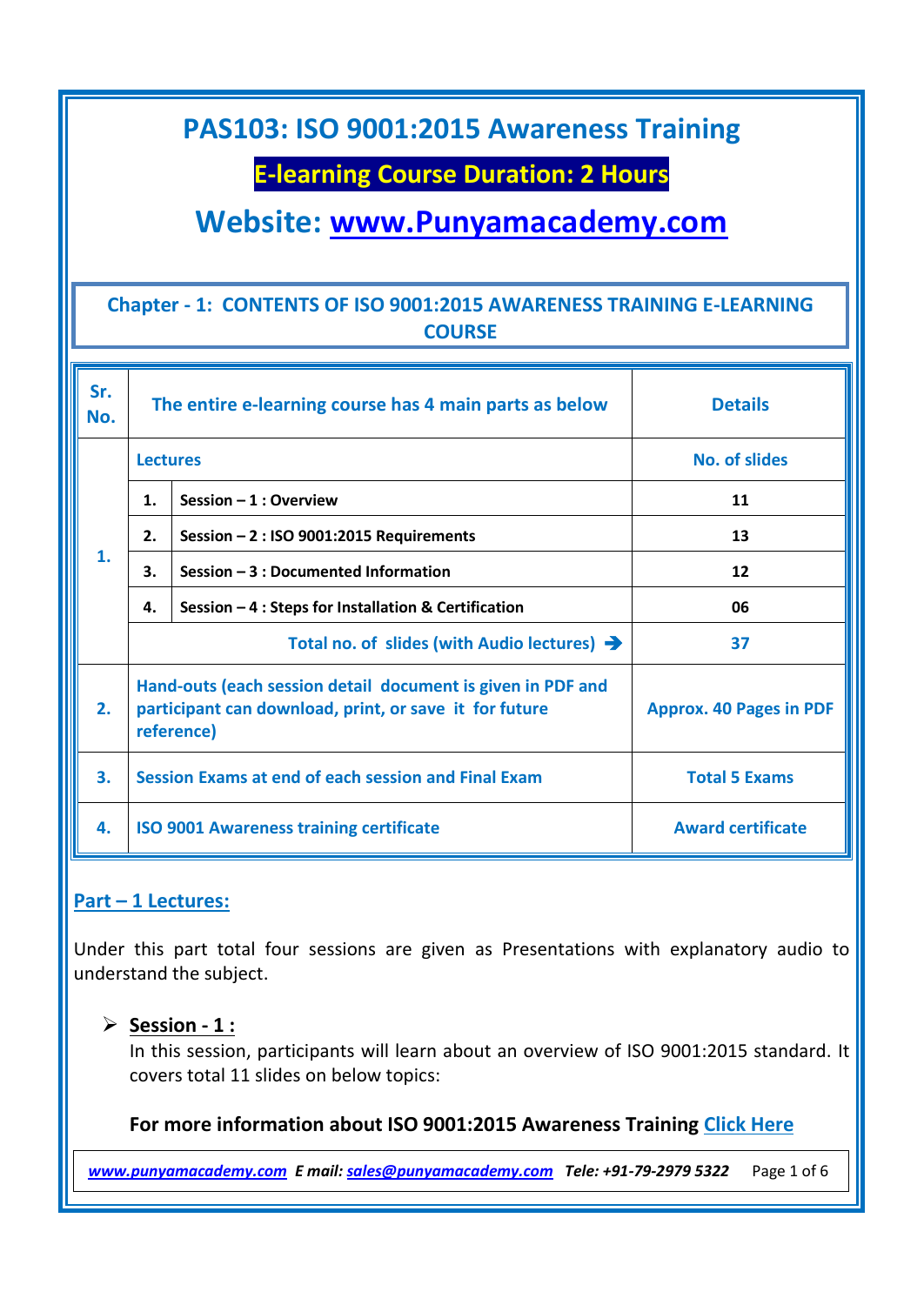# **E-learning Course Duration: 2 Hours**

**Website: [www.Punyamacademy.com](http://www.punyamacademy.com/)**

- 1. Overview of Session 1
- 2. ISO Facts
- 3. Messages From ISO 9001:2015 Standard
- 4. Benefits of ISO 9001: 2015 Quality Management System
- 5. Benefits of ISO 9001: 2015 Quality Management System (Continued…)
- 6. ISO 9001: 2015 Quality Management Principles
- 7. Summarizing Seven Principles of ISO 9001:2015
- 8. Basic Process Model
- 9. Schematic Representation of Process Approach
- 10.Connectivity of System and Confirmative Assessment as per ISO 9001:2015
- 11.Challenges

### **Session - 2 :**

In this session, participants will learn about the requirements of ISO 9001:2015 in detail. It covers total 13 slides on below topics:

- 1. Overview of Session 2
- 2. ISO 9001: 2015 Standard Requirements An Overview
- 3. High Level Structure (HLS) of ISO 9001: 2015
- 4. Clause 4.0 Context of the Organization
- 5. Clause 5.0 Leadership
- 6. Clause 6.0 Planning
- 7. Clause 7.0 Support
- 8. Clause 8.0 Operation
- 9. Clause 9.0 Performance Evaluation
- 10.Clause 10.0 Improvement
- 11.Risk-based approach in ISO 9001:2015
- 12.Main Changes in ISO 9001:2015
- 13. Summarizing ISO 9001:2015 QMS Structure

### **Session - 3 :**

In this session, participants will learn about ISO 9001:2015 documented information. It covers total 12 slides on below topics:

### **For more information about ISO 9001:2015 Awareness Training [Click Here](https://www.punyamacademy.com/course/quality/iso-9001-awareness-training)**

*[www.punyamacademy.com](https://www.punyamacademy.com/) E mail[: sales@punyamacademy.com](mailto:sales@punyamacademy.com) Tele: +91-79-2979 5322* Page 2 of 6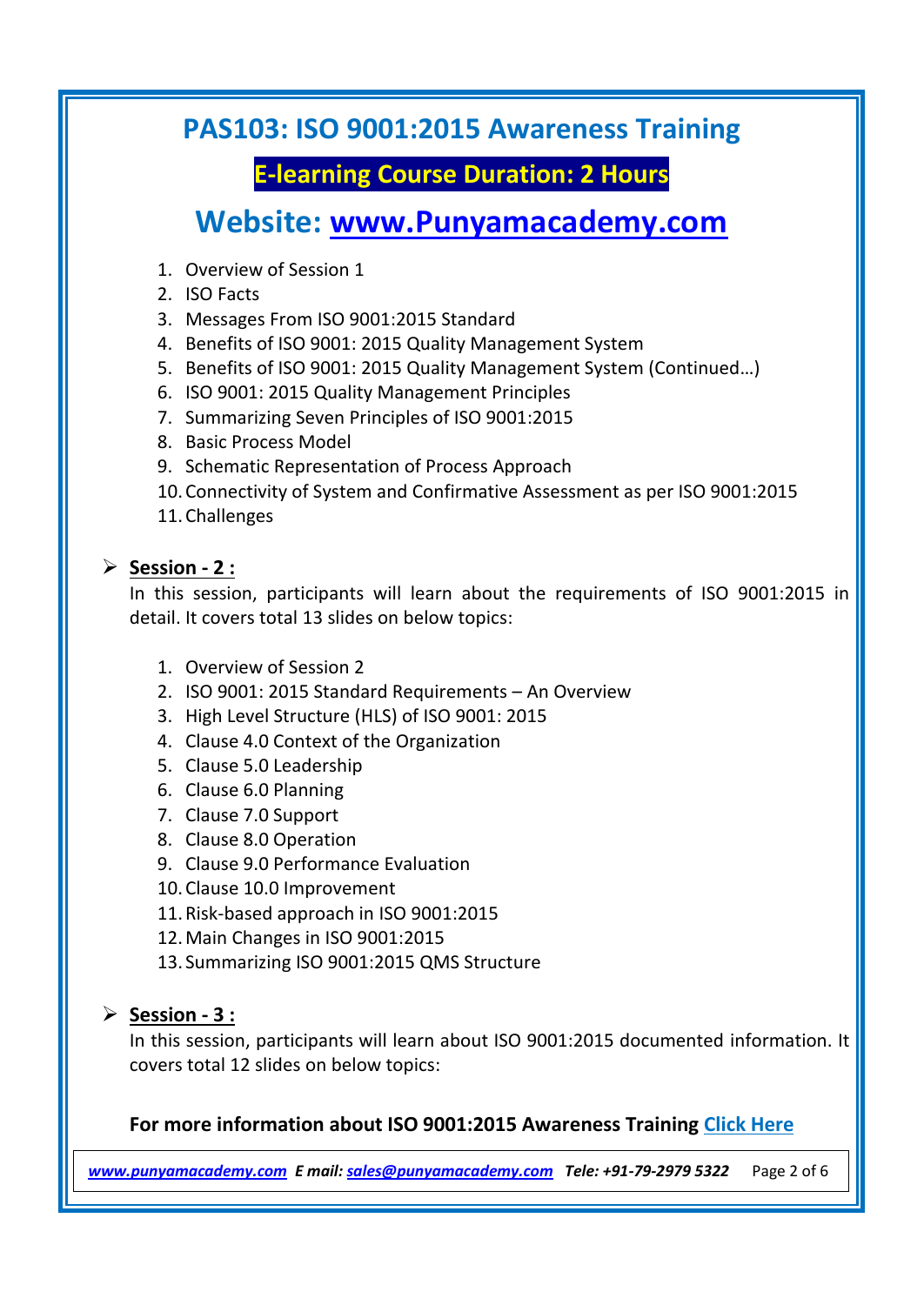# **E-learning Course Duration: 2 Hours**

# **Website: [www.Punyamacademy.com](http://www.punyamacademy.com/)**

- 1. Overview of Session 3
- 2. What is documented information?
- 3. Flexibility in Documentation in ISO 9001:2015
- 4. ISO 9001:2015 Quality System Documented Information
- 5. Documented Information Four tier Document Structure
- 6. Tier: 1 Quality Manual (Optional)
- 7. Tier: 2 Quality Procedures (Optional)
- 8. Tier: 3 Quality System Documented Information
- 9. Tier: 4 Quality System Documented Information
- 10. List of Maintain Documented Information (Documents to be maintained) as per ISO 9001-2015
- 11. Summary of Retain Documented Information (Records to be maintained) as per ISO 9001-2015
- 12.Control of Documented Information

### **Session - 4 :**

In this session, participants will learn steps of installation and certification of ISO 9001:2015 Quality Management System. It covers total 6 slides on below topics:

- 1. Overview of Session 4
- 2. Requirements to Establish Quality Management System
- 3. Steps for Installation of ISO 9001:2015 Quality Management System
- 4. List of some commonly found nonconformities during audit
- 5. Steps for ISO 9001:2015 Quality Management System Certification
- 6. ISO 9001 Is Not For Those

### **Part – 2 Hand-outs:**

For each lecture, hand-out is given in PDF format. The participant can download or print any documents to read it later to get detailed knowledge of all the four topics.

| Sr. No | <b>Name of Literature</b>              | <b>Total Pages</b> |
|--------|----------------------------------------|--------------------|
|        | Overview of ISO 9001:2015 System       | 11                 |
| 2      | ISO 9001:2015 Standard Requirements    | 16                 |
| 3      | ISO 9001:2015 Documented Information   | 12                 |
| 4      | Steps for Installation & Certification | 17                 |
|        |                                        |                    |

### **For more information about ISO 9001:2015 Awareness Training [Click Here](https://www.punyamacademy.com/course/quality/iso-9001-awareness-training)**

*[www.punyamacademy.com](https://www.punyamacademy.com/) E mail[: sales@punyamacademy.com](mailto:sales@punyamacademy.com) Tele: +91-79-2979 5322* Page 3 of 6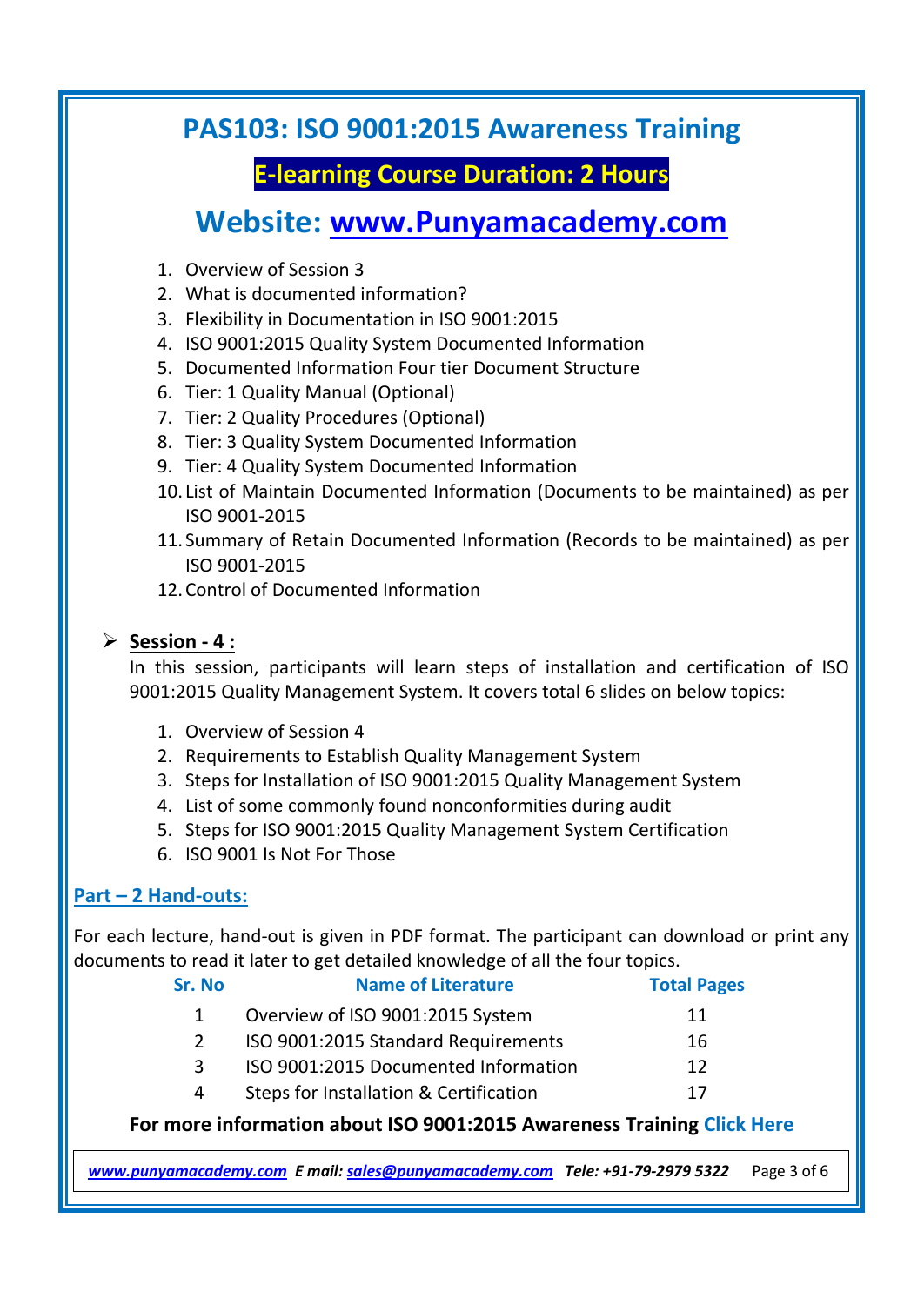### **E-learning Course Duration: 2 Hours**

# **Website: [www.Punyamacademy.com](http://www.punyamacademy.com/)**

#### **Part – 3 Exams:**

Each session contains session exam, Participants have to pass the exam after completion of each session. After passing all session exams there is one final exam, participant must have to pass exam with minimum 80% marks. User can reappear and clears each exam to complete the course and get download/print their ISO 9001:2015 awareness training certificate.

### **Part – 4 Training Certificate:**

After passing the exam the colorful training certificate is generated and user can download it or print it. Any one globally can cross verify the training certificate through our LMS platform.

### **Chapter - 2: COURSE OBJECTIVES**

#### **Upon Completion of this course, participants will be able to:**

- $\checkmark$  Get an overview of ISO 9001:2015 and its awareness also.
- $\checkmark$  Familiarize yourself with ISO 9001:2015 Quality Management System principles.
- $\checkmark$  Understand the Plan-Do-Check-Act Cycle of QMS requirements.
- $\checkmark$  Familiarize yourself with the high level structure and framework of QMS.
- $\checkmark$  Get overview of the ISO 9001:2015 QMS requirements and sub-clauses.
- $\checkmark$  Understand, maintain and retain documented information list.
- $\checkmark$  Understand the requirements for establishing quality management system.
- $\checkmark$  Familiarize yourself with ISO 9001 registration process and steps for certification.

### **Chapter - 3: WHO SHOULD ATTEND THIS COURSE?**

This course is developed and brought to you by Punyam Academy; an ISO/IEC 17024 accredited training provider company, which offers various e-learning as well as classroom training courses for working professionals, college students, and other individuals for enhancing their career to new heights. Our e-learning courses help them to succeed in today's

**For more information about ISO 9001:2015 Awareness Training [Click Here](https://www.punyamacademy.com/course/quality/iso-9001-awareness-training)**

*[www.punyamacademy.com](https://www.punyamacademy.com/) E mail[: sales@punyamacademy.com](mailto:sales@punyamacademy.com) Tele: +91-79-2979 5322* Page 4 of 6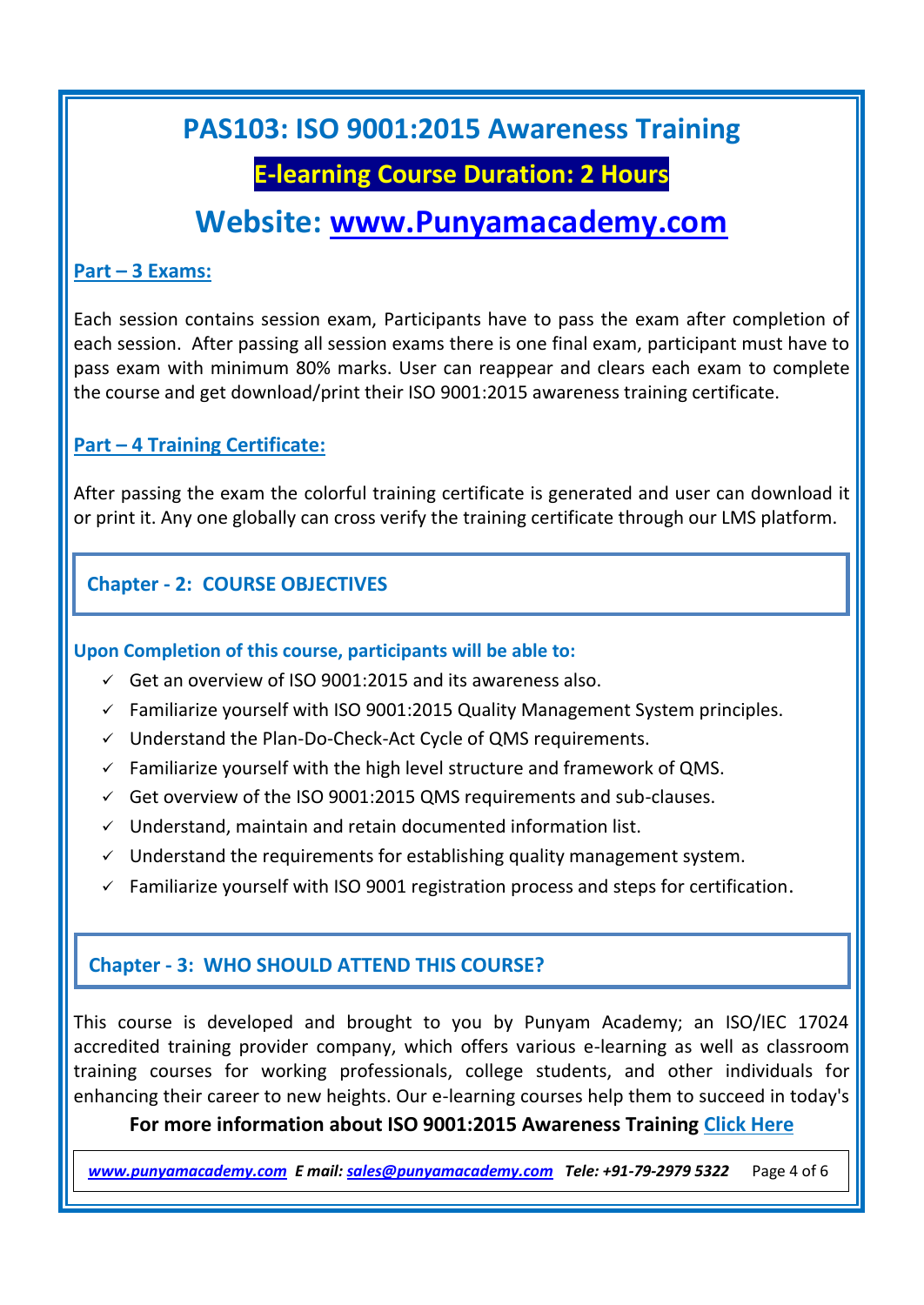### **E-learning Course Duration: 2 Hours**

# **Website: [www.Punyamacademy.com](http://www.punyamacademy.com/)**

competitive environment, to renew licenses, and to update, strengthen and add quality to their existing knowledge and skills. Our courses are also useful for those who want to get certification, or start a new profession.

**Chapter - 4: USER MANUAL**

**Compatibility and Requirements for smoothly running our course**

- 1. **Bandwidth:** Internet bandwidth must me 1 MBPS or higher.
- 2. **Operating System:** Microsoft Windows XP and higher versions, iOS, Android.
- 3. **Browser:** Best viewable in Mozilla Firefox, Google Chrome. Also supports Internet Explorer.
- 4. **Screen Resolution:** To view slides properly, you must have a screen resolution of 1024 x 768 or higher.
- 5. **Cookies:** You must have browser cookies enabled, so that we can maintain your current session as you navigate through the application.
- 6. **JavaScript:** You must have enabled JavaScript, so that application runs smoothly.
- 7. **Adobe Acrobat Reader:** Some documents in our application are in .pdf format, so you must have installed adobe acrobat reader in your computer to be able to read such documents that you download.
- 8. **Pop-up Enable:** In your browser setting, check Pop-up blocker off, or enable Pop-up window.
- 9. **Speaker:** You must have speakers or a headphone attached to your computer, so that you can listen to the course lecture while learning.

**Click to Purchase this Course. [ENROL](https://www.punyamacademy.com/book/iso-9001-awareness-training)**

**For more information about ISO 9001:2015 Awareness Training [Click Here](https://www.punyamacademy.com/course/quality/iso-9001-awareness-training)**

*[www.punyamacademy.com](https://www.punyamacademy.com/) E mail[: sales@punyamacademy.com](mailto:sales@punyamacademy.com) Tele: +91-79-2979 5322* Page 5 of 6